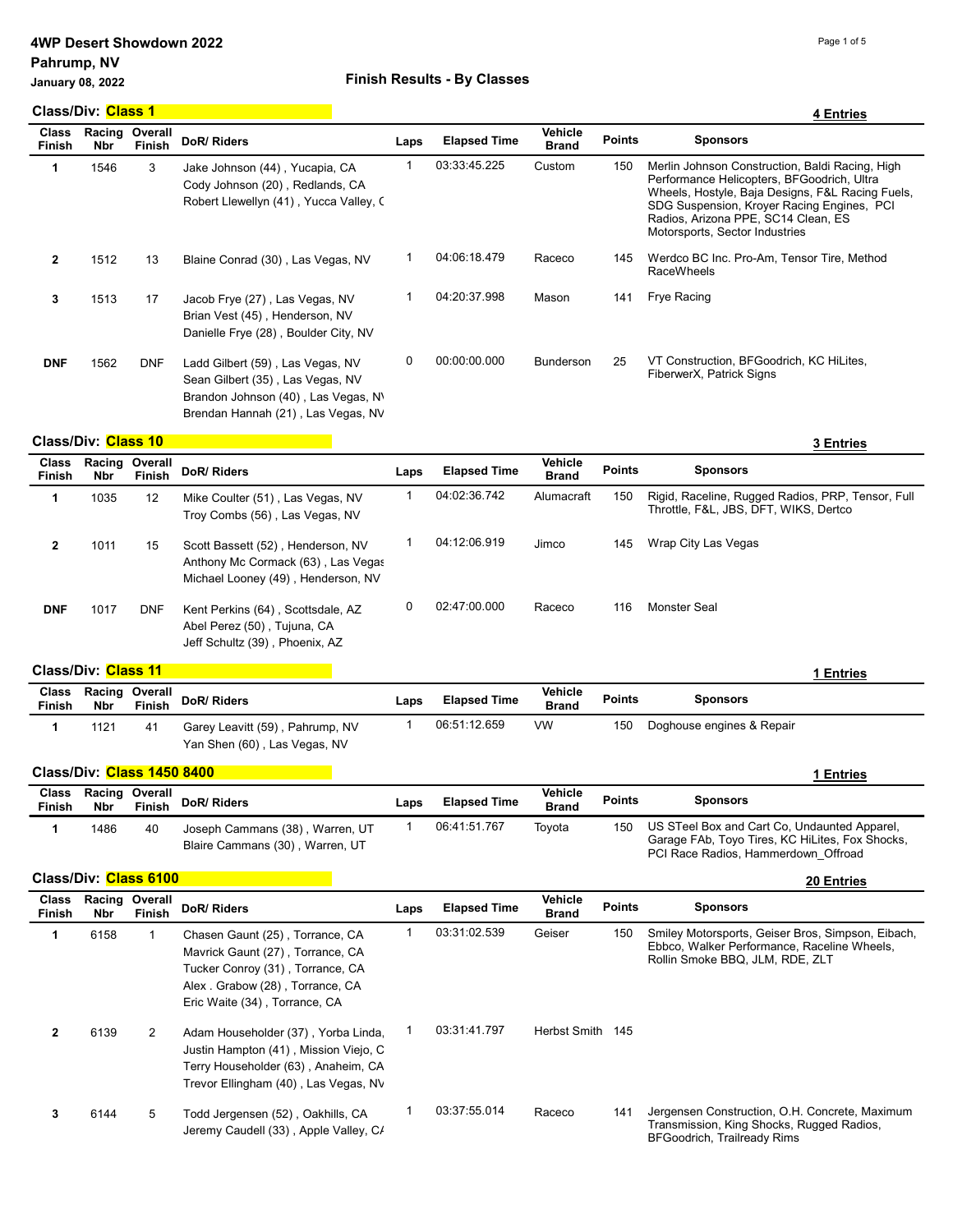## 4WP Desert Showdown 2022 Pahrump, NV

# January 08, 2022 Finish Results - By Classes

|                        | Class/Div: Class 6100 |                          |                                                                                                                                                                                                                              |              |                     |                         |               | 20 Entries                                                                                                                                                                                                                                                      |
|------------------------|-----------------------|--------------------------|------------------------------------------------------------------------------------------------------------------------------------------------------------------------------------------------------------------------------|--------------|---------------------|-------------------------|---------------|-----------------------------------------------------------------------------------------------------------------------------------------------------------------------------------------------------------------------------------------------------------------|
| Class<br><b>Finish</b> | Nbr                   | Racing Overall<br>Finish | DoR/Riders                                                                                                                                                                                                                   | Laps         | <b>Elapsed Time</b> | Vehicle<br><b>Brand</b> | <b>Points</b> | <b>Sponsors</b>                                                                                                                                                                                                                                                 |
| 4                      | 6101                  | 6                        | Travis Chase (42), La Crescenta, CA<br>Jacob Lauxen (37), Sun Valley, CA<br>Don Chase (68), La Crescenta, CA                                                                                                                 | $\mathbf{1}$ | 03:38:20.313        | Mason                   | 138           | BFGoodrich, Ultra Wheels, Baja Designs, RPI<br>Hardware, SDG Suspension, Boxo USA, Evan<br>Weller, PCI, F&L, Burbank Ammo & Guns,<br>Checkers Offroad, B Real Prep N Fab                                                                                        |
| 5                      | 6131                  | 7                        | Michael Osborn (50), Los Angeles, C/<br>Andrew Becerra (34), Corona, CA                                                                                                                                                      | 1            | 03:38:51.210        | Mason                   | 136           | Legendary Foods, FluidLogic, F&L Race Fuels,<br>Baja Designs, BFGoodrich, Method Race Wheels,<br><b>Monson Industries</b>                                                                                                                                       |
| 6                      | 6177                  | 8                        | Travis Williams (44), Avondale, AZ<br>Pete Tolar (46), Phoenix, AZ<br>Jeff Knupp (49), Peoria, AZ<br>Luke Knupp (15), Peoria, AZ                                                                                             | 1            | 03:40:01.921        | Geiser                  | 134           | Ultra Wheel, Rigid, Street Grafx, Trayco, Impact<br>Safety, Geiser Bro's, Desert Squadron, Luke Knapp<br>Racing, Diamondback Materials                                                                                                                          |
| $\overline{7}$         | 6173                  | 9                        | Conner Mc Mullen (21), Peoria, AZ<br>Jeneka Jenkins (41), Phoenix, AZ<br>Riley Majchrzak (22), Phoenix, AZ                                                                                                                   | 1            | 03:42:00.102        | Brenthel Ind            | 132           | Kevin McMullen Fabrications & Transaxles,<br>GetTheTea.com, Ancient Life Oil CBD, Phoenix<br>Commercial Electric, Method Race Wheels,<br>BFGoodrich Tires, Redline Performance,<br>Alumicraft, Fox, Vision X Lights, United<br>Construction Group, Monster Seal |
| 8                      | 6154                  | 10                       | Alan Levinson (62), Blue Diamond, NV<br>Rod Colbart (59), Las Vegas, NV                                                                                                                                                      | 1            | 03:47:52.262        | Armada Eng              | 130           | Robby Woods off road, Artworks Butches, Pataick<br>Signs, ZHomeusa.com 212 Gloves, Karteck<br>Steelman Tool                                                                                                                                                     |
| 9                      | 6186                  | 11                       | Reed Dodenbier (33), Bunkerville, NV<br>Tyler Williams (22), Bunkerville, NV                                                                                                                                                 | 1            | 03:49:08.466        | Custom                  | 128           |                                                                                                                                                                                                                                                                 |
| 10                     | 6192                  | 16                       | Kevin Curtis (53), Las Vegas, NV<br>Ryan Curtis (22), Las Vegas, NV                                                                                                                                                          | 1            | 04:12:49.211        | Jimco                   | 126           |                                                                                                                                                                                                                                                                 |
| 11                     | 6133                  | 24                       | L D Smith (58), Commerce City, CO<br>Trey Reynolds (29), Westminster, CO<br>Kenny Wright (45), Westminster, CO                                                                                                               | 1            | 04:42:46.233        | <b>Brenthel Ind</b>     | 124           | Toyo, Raceline Wheels, Power Steering Solutions,<br>Gear Works, Kroyer, Elite Hauling Services, Diesel<br>Tank Doctors, Beep Beep                                                                                                                               |
| 12                     | 6146                  | 29                       | Brent  Fox (53), Highland, UT<br>Trevor Rasmussen (39), Highland, UT                                                                                                                                                         | 1            | 05:11:54.812        | Herbst Smith            | 122           | FX Construction, BFGoodrich, Mach 1 Race Prep,<br>Herbst Smith Fab, VP Racing Fuels                                                                                                                                                                             |
| 13                     | 6120                  | 36                       | John Walton (57), Sparks, NV<br>Tyler Thomas (30), Moore Park, CA<br>Ian Walton (23), Sparks, NV                                                                                                                             | 1            | 05:59:47.638        | Armada Eng              | 120           | KMC Wheels, VP Racing Fuels, Mousepad Media,<br>JLM, Armada Engineering, Baja Designs                                                                                                                                                                           |
| 14                     | 6155                  | 43                       | Kirk Harkey (53) , Perris, CA<br>Erica Sacks Seidman (34), Riverside,<br>Chuck Dempsey (54), Oak Hills, CA                                                                                                                   | 1            | 08:08:46.859        | <b>Brenthel Ind</b>     | 118           | Recyclewise, Brenthel Industries, Dempsey<br>Adventures, Waypoint Navigation, Alltech<br>Motorsports                                                                                                                                                            |
| <b>DNF</b>             | 6119                  | <b>DNF</b>               | Justin Bean Smith (37), Las Vegas, N<br>Franky Randell (36), Las Vegas, NV<br>Larry Job (28), Las Vegas, NV<br>Cole Campbell, Las Vegas, NV                                                                                  | 0            | 02:32:00.000        | Camburg                 | 91            | BFGoodrich, Butch's Speed Shop, F&L, RDE, Fox<br>Shox, Maxima, PCI, Dirt Bagz, Monster Seal, DRE,<br>SDG, JLM, KC HiLites, PSS                                                                                                                                  |
| <b>DNF</b>             | 6181                  | DNF                      | C. R. Gittere (49), Stanley, NC<br>Wayne Miller (50), Las Vegas, NV                                                                                                                                                          | 0            | 02:34:00.000        | Geiser                  | 89            | RideTrekker.com, Service Manager Pro, Zplan                                                                                                                                                                                                                     |
| <b>DNF</b>             | 6157                  | <b>DNF</b>               | Trevor Harvey (40), Westminster, CO<br>Zac Harvey (20), Westminster, CO<br>Seth Sorenson (45), Dolores, CO                                                                                                                   | 0            | 02:46:00.000        | <b>Brenthel Ind</b>     | 87            | Dirty Life Race Wheels, Rigid Industries, Motul,<br><b>BFGoodrich Tires</b>                                                                                                                                                                                     |
| <b>DNF</b>             | 6129                  | <b>DNF</b>               | Josh Shelton (35), Austin, TX<br>Joey Olsin (29), Mesa, AZ                                                                                                                                                                   | 0            | 02:52:00.000        | Custom                  | 85            | Deviant Racing, Switch-Pros, Method Race<br>Wheels, PCI, Cruz Armor                                                                                                                                                                                             |
| <b>DNF</b>             | 6188                  | <b>DNF</b>               | Miles Miller (20), San Clemente, CA<br>Todd Miller (50), San Clemente, CA<br>Willie Valdez lii (22), Las Vegas, NV<br>Willie Valdez (47), Las Vegas, NV<br>Erik Mc Nair (50), Fort Mohave, AZ<br>Jameson Hall (29), Mesa, AZ | 0            | 00:00:00.000        | TSCO                    | 25            | Miller Construction, TR Beadlock Wheels, VP Fuel,<br>PCI, 928 Powersports                                                                                                                                                                                       |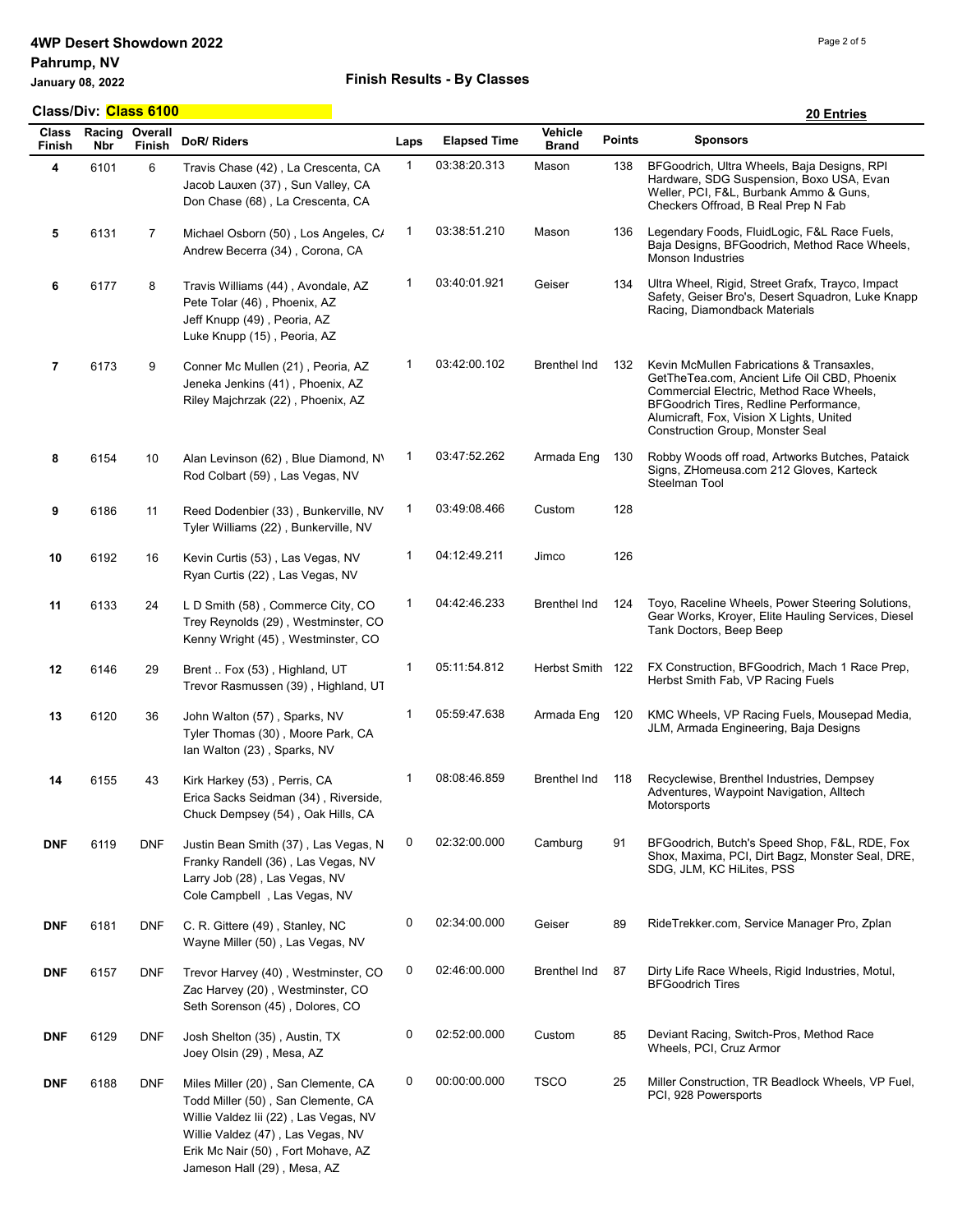## 4WP Desert Showdown 2022 Pahrump, NV

|                               | Class/Div: Class 6100     |                                 |                                                                                                                                                  |              |                     |                         |               | <b>20 Entries</b>                                                                                                                                                                                             |
|-------------------------------|---------------------------|---------------------------------|--------------------------------------------------------------------------------------------------------------------------------------------------|--------------|---------------------|-------------------------|---------------|---------------------------------------------------------------------------------------------------------------------------------------------------------------------------------------------------------------|
| <b>Class</b><br>Finish        | <b>Nbr</b>                | Racing Overall<br><b>Finish</b> | DoR/Riders                                                                                                                                       | Laps         | <b>Elapsed Time</b> | Vehicle<br><b>Brand</b> | <b>Points</b> | <b>Sponsors</b>                                                                                                                                                                                               |
| <b>DNF</b>                    | 6126                      | <b>DNF</b>                      | Nate Martino (49), Rafael, CA<br>Broc Dudley (28), Canyon Lake, CA                                                                               | $\mathbf 0$  | 00:00:00.000        | Custom                  | 25            | Northgate Acoustics, AMS, Miller Race Works,<br>Turn2 TV, PCI Race Radios, GG Lighting                                                                                                                        |
|                               | Class/Div: Sptsman 1300   |                                 |                                                                                                                                                  |              |                     |                         |               | 2 Entries                                                                                                                                                                                                     |
| Class<br>Finish               | <b>Nbr</b>                | Racing Overall<br><b>Finish</b> | DoR/Riders                                                                                                                                       | Laps         | <b>Elapsed Time</b> | Vehicle<br><b>Brand</b> | <b>Points</b> | <b>Sponsors</b>                                                                                                                                                                                               |
| 1                             | 7186                      | 37                              | Jeff Jones (43), Toquerville, UT<br>Chayden Jones (18), Toquerville, UT<br>Tray Campbell (61), Joseph, UT<br>Charger Jones (15), Toquerville, UT | $\mathbf{1}$ | 06:17:49.059        | Ford                    | 150           | Jones Worx                                                                                                                                                                                                    |
| <b>DNF</b>                    | 7198                      | <b>DNF</b>                      | Nathan Hunt (42), Cedar City, UT<br>David Jones (31), Orderville, UT                                                                             | 0            | 00:00:00.000        | Ford                    | 25            |                                                                                                                                                                                                               |
|                               | Class/Div: U NA 1900      |                                 |                                                                                                                                                  |              |                     |                         |               | 5 Entries                                                                                                                                                                                                     |
| <b>Class</b><br><b>Finish</b> | Racing<br><b>Nbr</b>      | Overall<br><b>Finish</b>        | DoR/Riders                                                                                                                                       | Laps         | <b>Elapsed Time</b> | Vehicle<br><b>Brand</b> | Points        | <b>Sponsors</b>                                                                                                                                                                                               |
| 1                             | 1927                      | 18                              | Carson Wernimont (25), Murrieta, CA<br>Reid Nordin (57), Lake Elsinore, CA                                                                       | $\mathbf{1}$ | 04:22:23.904        | Kawasaki                | 150           | Kawasaki, Russ Wernimont Designs, Walker<br>Evans Racing, BFGoodrich, Rugged Radios, Jamar<br>Performance, Sparco, VP Fuels, Lil Michaels<br>Customs, Trayco                                                  |
| $\mathbf{2}$                  | 1957                      | 20                              | Joe. Bolton (64), Corona, CA<br>Dana Jones (65), Corona, CA                                                                                      | 1            | 04:34:37.533        | Polaris                 | 145           | polaris rzr, maxima oils necks gen walker evans<br>racing Multitool grinders, jamar, gearwrench<br>tools, pci race radios,                                                                                    |
| 3                             | 1956                      | 22                              | Austin Bolton (26), Corona, CA<br>Daren Carlson (32), Riverside, CA                                                                              | $\mathbf{1}$ | 04:37:38.567        | Polaris                 | 141           | MULTITOOL GRINDERS, POLARIS RZR, BF<br>GOODRICH, MAXIMA RACING<br>OILS, NECKSGEN, JAMAR, PCI, OMF WHEELS,<br>BAJA DESIGNS, WALKER EVANS RACING,<br>GEARWRENCH TOOLS, AIM, RWD, ZLT, PRO<br><b>EAGLE JACKS</b> |
| 4                             | 1981                      | 23                              | Matthew Banuelos (41), Whittier, CA<br>Jordan Evans (33), Imperial Beach, C                                                                      | 1            | 04:40:08.954        | Polaris                 | 138           | Legacy Ride Company, SC-14, Multitool Grinders, .<br>The Decal Garage                                                                                                                                         |
| 5                             | 1990                      | 35                              | Cody Mitchell (30), Henderson, NV<br>Analysa Silva Montero (18), Henderso                                                                        | $\mathbf{1}$ | 05:48:25.365        | Polaris                 | 136           | Beat The Heat, Decorative Concrete Supply, GBC<br>Tires, Htown Performance, 5x5 Communications,<br>DG Motorsports, Hotworx, Method, Rugged Radios,<br>Vision X                                                |
|                               | Class/Div: U Sptsman 3900 |                                 |                                                                                                                                                  |              |                     |                         |               | 1 Entries                                                                                                                                                                                                     |

|                               |            |                                        |                                                                     |      |                     |                         |               | -------                             |
|-------------------------------|------------|----------------------------------------|---------------------------------------------------------------------|------|---------------------|-------------------------|---------------|-------------------------------------|
| <b>Class</b><br><b>Finish</b> | <b>Nbr</b> | <b>Racing Overall</b><br><b>Finish</b> | DoR/Riders                                                          | Laps | <b>Elapsed Time</b> | Vehicle<br><b>Brand</b> | <b>Points</b> | Sponsors                            |
|                               | 3945       | 32                                     | Starley Stevens Jr (51), Lander, WY<br>Dorian Lamone (16), Page, AZ |      | 05:28:53.799        | Artic Cat               | 150           | Stevens Erectors/Crane Service, BPR |

## **Class/Div:** U Stock Mod S900 3 Entries

| Class<br>Finish                                   | Racing<br><b>Nbr</b> | Overall<br><b>Finish</b> | DoR/Riders                                                                                             | Laps     | <b>Elapsed Time</b> | Vehicle<br><b>Brand</b> | <b>Points</b> | <b>Sponsors</b>                                                                                                                                |  |  |
|---------------------------------------------------|----------------------|--------------------------|--------------------------------------------------------------------------------------------------------|----------|---------------------|-------------------------|---------------|------------------------------------------------------------------------------------------------------------------------------------------------|--|--|
|                                                   | S924                 | 21                       | Cody Schafer (31), Golden, CO<br>Kyle Schafer (28), Phoenix, AZ<br>Barry Schafer (59), Wheat Ridge, CO |          | 04:37:21.534        | Can Am                  | 150           | Mom, KC Performance, Motorsports Masters                                                                                                       |  |  |
|                                                   | S923                 | 31                       | John David (49), Colorado Springs, C<br>Dave Gardner (51), Colorado Springs.                           |          | 05:22:24.943        | Polaris                 | 145           |                                                                                                                                                |  |  |
| <b>DNF</b>                                        | S915                 | <b>DNF</b>               | Craig Macintosh (60), Culver City, CA<br>Lester Jukes (51), Mancus, CO                                 | $\Omega$ | 02:30:00.000        | Polaris                 | 116           | Lone StarRacing, Podium Suspension, KWI<br>Clutching, Fox Shocks, BFG, Walker Evans<br>Racing, Switch Pros, PCI Radios, Monster Seal,<br>Torco |  |  |
| Class/Div: U Stock1 U900-U950<br><b>5 Entries</b> |                      |                          |                                                                                                        |          |                     |                         |               |                                                                                                                                                |  |  |

Class Racing Overall Vehicle Sponsors<br>Finish Nha Finish DoR/ Riders Laps Elapsed Time pagnal Points Sponsors Finish Racing Overall Nbr Finish DoR/ Riders Laps Elapsed Time Vehicle **Brand** Points Tyler Stewart (40) , Las Vegas, NV Jody Crotts (52) , Las Vegas, NV <sup>1</sup> U938 28 1 05:06:52.478 Polaris 150 TortoiseSupply.com, Funny's VP Racing, Iron Born Offroad, Vital Motion Co, EFX Tires, Raceline, Desert Whips, HCR, Dynojet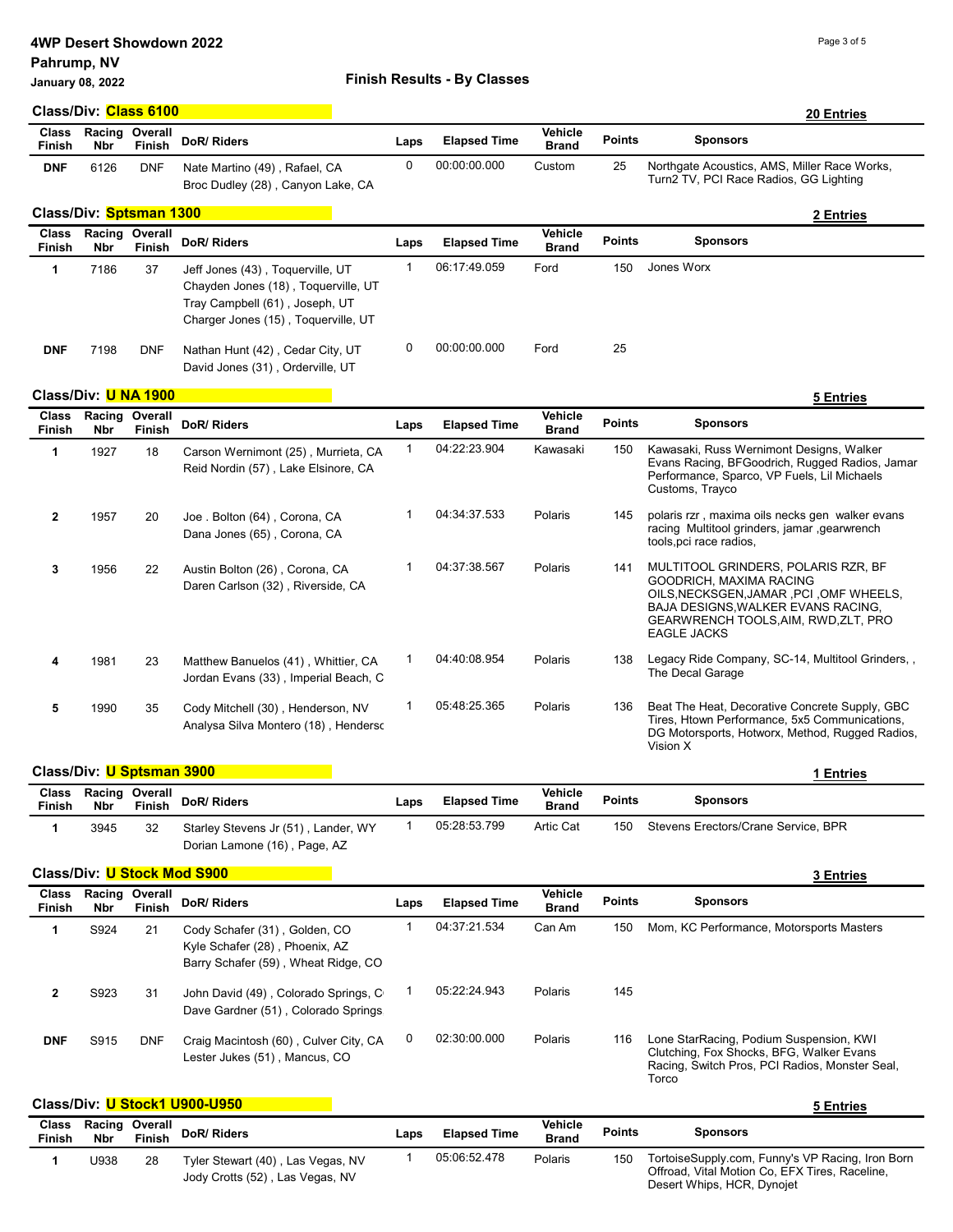### 4WP Desert Showdown 2022 Pahrump, NV

## January 08, 2022 Finish Results - By Classes

### Page 4 of 5

#### **Class/Div:** U Stock1 U900-U950 **5 Entries**

|                        |                      |                   |                                                                                                                                                       |      |                     |                         |               | $      -$                                                                                    |
|------------------------|----------------------|-------------------|-------------------------------------------------------------------------------------------------------------------------------------------------------|------|---------------------|-------------------------|---------------|----------------------------------------------------------------------------------------------|
| Class<br><b>Finish</b> | Racing<br><b>Nbr</b> | Overall<br>Finish | DoR/Riders                                                                                                                                            | Laps | <b>Elapsed Time</b> | Vehicle<br><b>Brand</b> | <b>Points</b> | <b>Sponsors</b>                                                                              |
| $\mathbf{2}$           | U905                 | 33                | Sarah Stewart (40), Las Vegas, NV<br>Juddi Hudak (38), N. Las Vegas, NV                                                                               |      | 05:31:13.310        | Polaris                 | 145           | TortoiseSupply.com, Funny's VP Racing, Vital<br>Motion Co, EFX Tires, Raceline, Desert Whips |
| 3                      | U902                 | 42                | Gavin Wardle (13), Herriman, UT<br>Chris Wardle (41), Herriman, UT<br>Eduardo Martinez (29), West Valley, L                                           |      | 07:34:54.919        | Polaris                 | 141           | <b>Envision Motorsports</b>                                                                  |
| <b>DNF</b>             | U916                 | <b>DNF</b>        | Brandon Rambo (32), San Clemente,<br>Max Mcilwee (34), San Clemente, CA<br>Andrew Lawson (63), San Clenente, C<br>Stephen Hiserman (37), Oceanside, C | 0    | 02:08:00.000        | Polaris                 | 113           | Independent Trading Company, Spring Mountain<br>Motorsports, Magnum Offroad                  |
| <b>DNF</b>             | U950                 | <b>DNF</b>        | Rocky Land (49), Cameron Park, CA<br>Todd Fowler (35), Angels Camp, CA                                                                                | 0    | 02:51:00.000        | Polaris                 | 111           |                                                                                              |

Class/Div: <mark>U Turbo 6 Entries and the control of the control of the control of the control of the control of the control of the control of the control of the control of the control of the control of the control of the con</mark>

| <b>Class</b><br>Finish | Racing<br><b>Nbr</b> | Overall<br>Finish | DoR/Riders                                                                                                     | Laps | <b>Elapsed Time</b> | Vehicle<br><b>Brand</b> | <b>Points</b> | <b>Sponsors</b>                                                        |
|------------------------|----------------------|-------------------|----------------------------------------------------------------------------------------------------------------|------|---------------------|-------------------------|---------------|------------------------------------------------------------------------|
| 1                      | T916                 | 19                | Jeremiah Scott (39), Goodyear, AZ<br>Luis Palacion (27), Mesa, AZ                                              |      | 04:27:13.153        | Can Am                  | 150           | KWI, Lonestar Racing, Method Wheels, Tensor,<br>2RP, Five 18 Designs   |
| $\mathbf{2}$           | T810                 | 25                | Andrew Blood (42), Grand Junction, C<br>Jon. Turner (37), Palisade, CO<br>Quinn Olesky (49), Grand Junction, C |      | 04:49:54.958        | Can Am                  | 145           | <b>Blood Brother's Foundation</b>                                      |
| 3                      | T938                 | 30                | Kolton Hustead (22), St. George, UT<br>Manny Viena (27), Torrance, CA                                          |      | 05:12:59.430        | Can Am                  | 141           | Ele Motorsports                                                        |
| 4                      | T904                 | 34                | Cory Sappington, Wickenburg<br>Shane Moore (45), California City, CA                                           |      | 05:37:08.474        | Can Am                  | 138           |                                                                        |
| 5                      | T924                 | 38                | Garrick Lastra (45), Mesa, AZ<br>Randy Raschein (59), Brownsville, OF<br>Robert Villarreal (24), Austin, TX    |      | 06:39:51.478        | Can Am                  | 136           | Can-am, Lonestar racing, King Shocks, Tensor,<br>Method, Mod-Quad, Evo |
| <b>DNF</b>             | T872                 | <b>DNF</b>        | Justin Welch (34), Kerman, CA<br>Jared Welch (34), Kerman, CA<br>Scott Steffen (33), Fresno, CA                | 0    | 02:24:00.000        | Polaris                 | 109           |                                                                        |

|                                           | Class/Div: U Uni 2900 |                   |                                                                                                                 |      |                     |                         |               | 3 Entries                                                                                                                                                                                                                   |  |
|-------------------------------------------|-----------------------|-------------------|-----------------------------------------------------------------------------------------------------------------|------|---------------------|-------------------------|---------------|-----------------------------------------------------------------------------------------------------------------------------------------------------------------------------------------------------------------------------|--|
| Class<br>Finish                           | Racing<br><b>Nbr</b>  | Overall<br>Finish | DoR/Riders                                                                                                      | Laps | <b>Elapsed Time</b> | Vehicle<br>Brand        | <b>Points</b> | <b>Sponsors</b>                                                                                                                                                                                                             |  |
|                                           | 2927                  | 14                | Nolan Williams (30), Lompoc, CA<br>Michael Flores (29), Santa Ynez, CA                                          |      | 04:09:54.675        | Can Am                  | 150           | Tatum UTV, All About AG, Rugged Radios                                                                                                                                                                                      |  |
| $\mathbf{2}$                              | 2983                  | 26                | Nicholas Gurries (37), Fremont, CA<br>Marcos Galdamez (41), San Jose, CA<br>Kyle Mc Clatlin (35), Hollister, CA |      | 04:59:15.640        | Polaris                 | 145           | Gurries Electric, Method, BFGoodrich, Gilroy<br>Motorcycle Center, UTV Performance                                                                                                                                          |  |
| 3                                         | 2969                  | 27                | Mike Lesle (61), Wildomar, CA<br>Marshall Lobo (42), Wildomar, CA<br>Dane Miller (18), Salt Lake City, UT       |      | 05:06:46.547        | Polaris                 | 141           | KING SHOCKS, MOTO RACE TIRES, METHOD<br>WHEELS, MULTI TOOL, SEAL SAVORS, SPEED<br>STRAP, PRP, JUSTICE BROTHERS, EIBACH,<br>REEL DRIVELINES, SLIME, RUGGED RADIO,<br>ZRP, CHAMPION COOLING SYSTEMS, NRT<br><b>AUTOSPORTS</b> |  |
| <b>Class/Div: UNL Trucks</b><br>4 Entries |                       |                   |                                                                                                                 |      |                     |                         |               |                                                                                                                                                                                                                             |  |
| Class<br><b>Finish</b>                    | Racing<br><b>Nbr</b>  | Overall<br>Finish | DoR/Riders                                                                                                      | Laps | <b>Elapsed Time</b> | Vehicle<br><b>Brand</b> | <b>Points</b> | <b>Sponsors</b>                                                                                                                                                                                                             |  |

| Finish | Nbr | Finish DUR Riders                                                 | Laps | Elapseu Tillie | Brand | , viille | <b>UNVIISVIS</b>                                                                           |
|--------|-----|-------------------------------------------------------------------|------|----------------|-------|----------|--------------------------------------------------------------------------------------------|
|        |     | Eric Hustead (51), St George, UT<br>Preston Schmid (37), Mesa, AZ |      | 03:34:28.450   | Ford  |          | 150 Weddle Industry, Trident Engineering, 74 Weld,<br>Dougans Engines, BFGoodrich, Alltech |